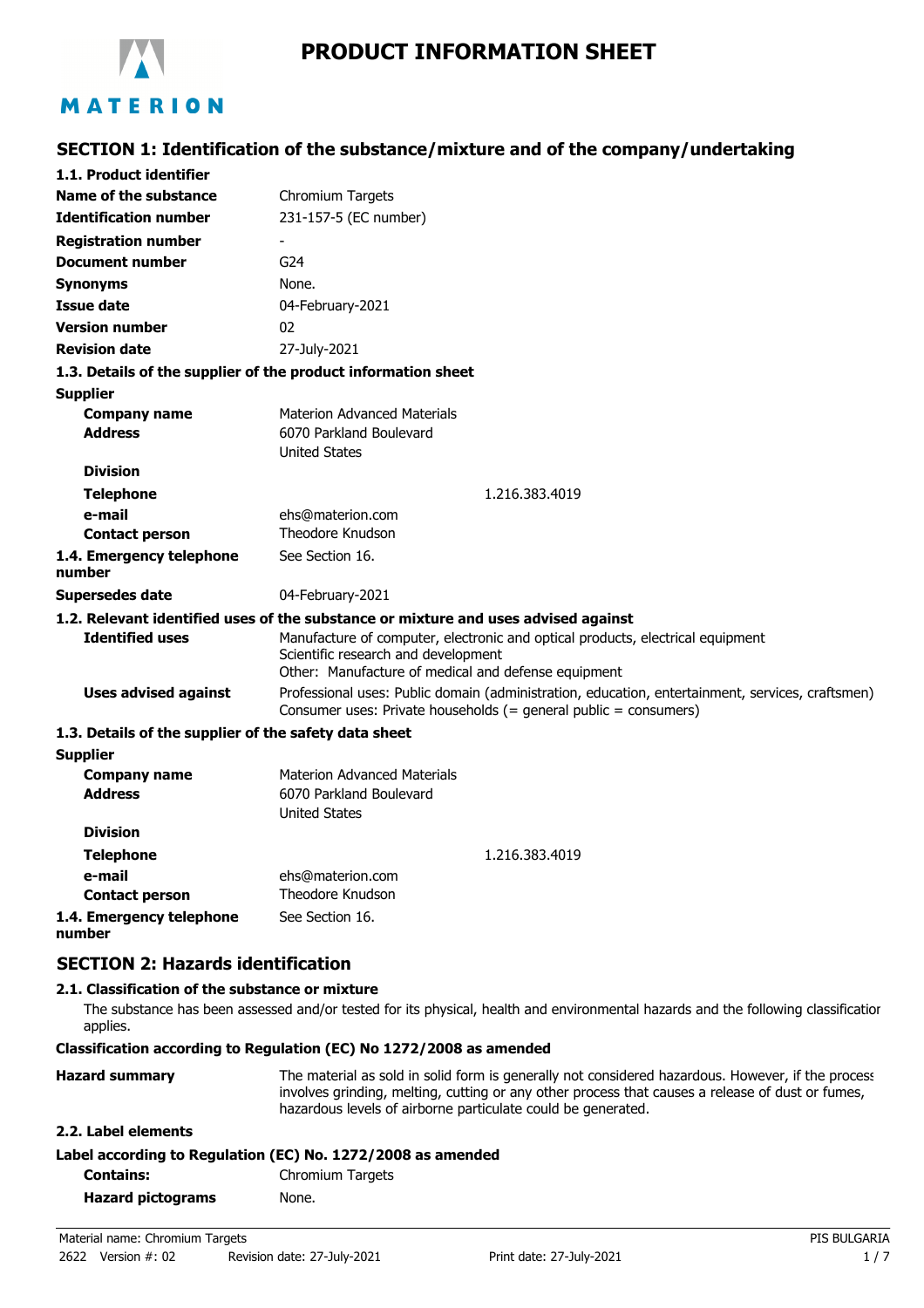| Signal word                       | None.                                                                                                                                                                                                                                                                 |
|-----------------------------------|-----------------------------------------------------------------------------------------------------------------------------------------------------------------------------------------------------------------------------------------------------------------------|
| <b>Hazard statements</b>          | The material as sold in solid form is generally not considered hazardous. However, if the process<br>involves grinding, melting, cutting or any other process that causes a release of dust or fumes,<br>hazardous levels of airborne particulate could be generated. |
| <b>Precautionary statements</b>   |                                                                                                                                                                                                                                                                       |
| <b>Prevention</b>                 | Observe good industrial hygiene practices.                                                                                                                                                                                                                            |
| <b>Response</b>                   | Wash hands after handling.                                                                                                                                                                                                                                            |
| <b>Storage</b>                    | Store away from incompatible materials.                                                                                                                                                                                                                               |
| <b>Disposal</b>                   |                                                                                                                                                                                                                                                                       |
| P501                              | Dispose of contents/container in accordance with local/regional/national/international regulations.                                                                                                                                                                   |
| Supplemental label<br>information | For further information, please contact the Product Stewardship Department at $+1.216.383.4019$ .                                                                                                                                                                     |
| 2.3. Other hazards                | Not a PBT or vPvB substance or mixture.                                                                                                                                                                                                                               |

# **SECTION 3: Composition/information on ingredients**

### **3.1. Substances**

#### **General information**

| <b>Chemical name</b> | $\frac{0}{0}$            | No.                    | CAS-No. / EC REACH Registration No. Index No. |                          | <b>Notes</b> |
|----------------------|--------------------------|------------------------|-----------------------------------------------|--------------------------|--------------|
| Chromium Targets     | 100                      | 7440-47-3<br>231-157-5 | $\overline{\phantom{0}}$                      | $\overline{\phantom{0}}$ | #            |
|                      | <b>Classification: -</b> |                        |                                               |                          |              |

# **SECTION 4: First aid measures**

| <b>General information</b>                                                                 | If you feel unwell, seek medical advice (show the label where possible). Ensure that medical<br>personnel are aware of the material(s) involved, and take precautions to protect themselves. |  |  |
|--------------------------------------------------------------------------------------------|----------------------------------------------------------------------------------------------------------------------------------------------------------------------------------------------|--|--|
| 4.1. Description of first aid measures                                                     |                                                                                                                                                                                              |  |  |
| <b>Inhalation</b>                                                                          | Remove victim to fresh air and keep at rest in a position comfortable for breathing. Call a poison<br>centre or doctor/physician if you feel unwell.                                         |  |  |
| <b>Skin contact</b>                                                                        | Wash off with soap and water. Get medical attention if irritation develops and persists.                                                                                                     |  |  |
| Eye contact                                                                                | Rinse with water. Get medical attention if irritation develops and persists.                                                                                                                 |  |  |
| <b>Ingestion</b>                                                                           | Rinse mouth. Get medical attention if symptoms occur.                                                                                                                                        |  |  |
| 4.2. Most important<br>symptoms and effects, both<br>acute and delayed                     | None known.                                                                                                                                                                                  |  |  |
| 4.3. Indication of any<br>immediate medical attention<br>and special treatment<br>needed   | Treat symptomatically.                                                                                                                                                                       |  |  |
| <b>SECTION 5: Firefighting measures</b>                                                    |                                                                                                                                                                                              |  |  |
| <b>General fire hazards</b>                                                                | No unusual fire or explosion hazards noted. None known.                                                                                                                                      |  |  |
| 5.1. Extinguishing media<br>Suitable extinguishing<br>media                                | Extinguish with alcohol-resistant foam, carbon dioxide or dry powder.                                                                                                                        |  |  |
| <b>Unsuitable extinguishing</b><br>media                                                   | None known.                                                                                                                                                                                  |  |  |
| 5.2. Special hazards arising<br>from the substance or<br>mixture                           | This product is not flammable.                                                                                                                                                               |  |  |
| 5.3. Advice for firefighters<br><b>Special protective</b><br>equipment for<br>firefighters | Use protective equipment appropriate for surrounding materials.                                                                                                                              |  |  |
| <b>Special firefighting</b><br>procedures                                                  | Use standard firefighting procedures and consider the hazards of other involved materials. Use<br>water spray to cool unopened containers.                                                   |  |  |
| <b>Specific methods</b>                                                                    | Use standard firefighting procedures and consider the hazards of other involved materials.                                                                                                   |  |  |
|                                                                                            |                                                                                                                                                                                              |  |  |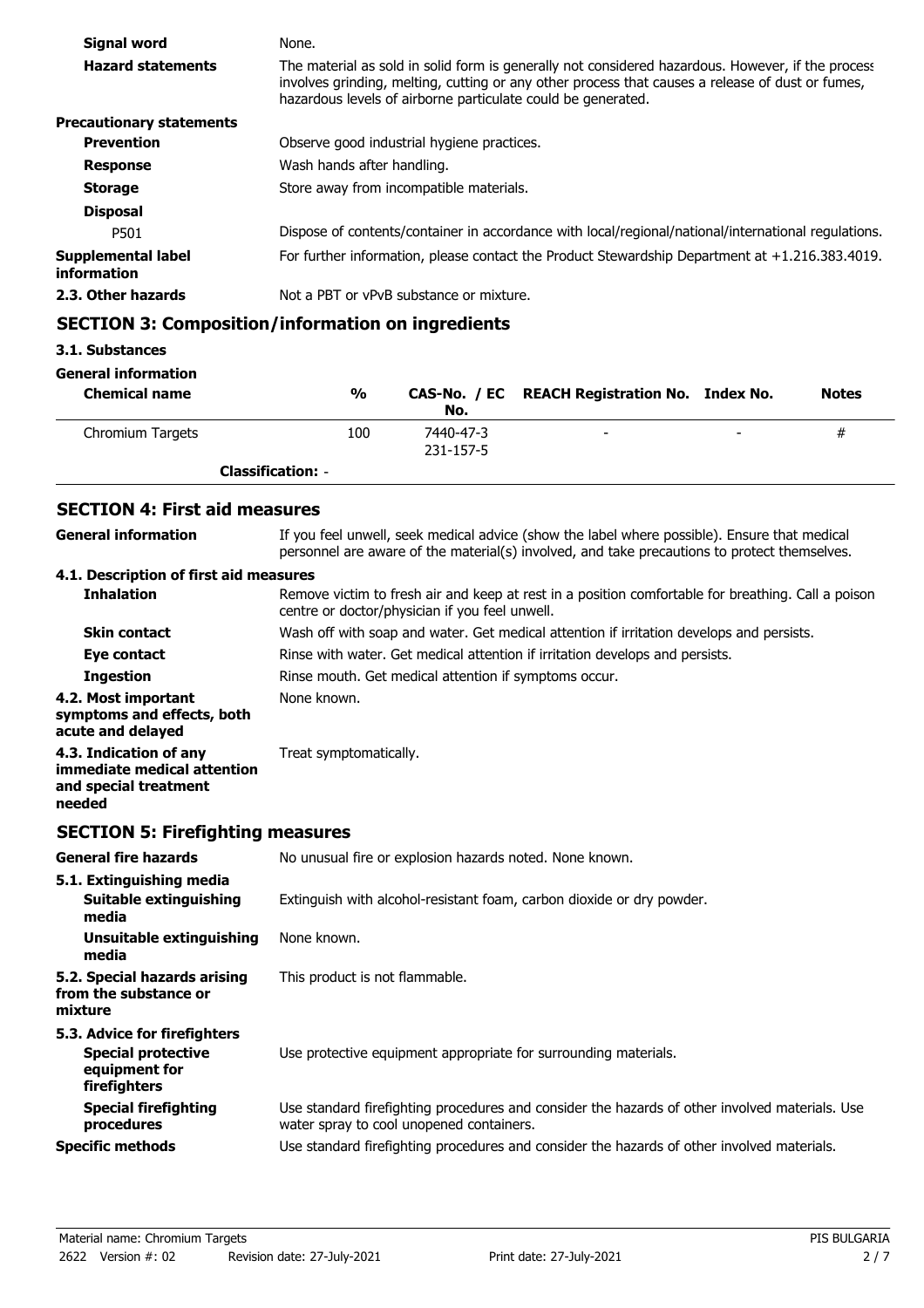## **SECTION 6: Accidental release measures**

### **6.1. Personal precautions, protective equipment and emergency procedures**

| For non-emergency<br>personnel                               | Keep unnecessary personnel away. Ensure suitable personal protection (including respiratory<br>protection) during removal of spillages in a confined area. For personal protection, see section 8 of<br>the PIS. |
|--------------------------------------------------------------|------------------------------------------------------------------------------------------------------------------------------------------------------------------------------------------------------------------|
| For emergency<br>responders                                  | Keep unnecessary personnel away. Wear appropriate protective equipment and clothing during<br>clean-up. Use personal protection recommended in Section 8 of the PIS.                                             |
| 6.2. Environmental<br>precautions                            | Collect spillage.                                                                                                                                                                                                |
| 6.3. Methods and material for<br>containment and cleaning up | Avoid dust formation. Stop the flow of material, if this is without risk. Sweep up or vacuum up<br>spillage and collect in suitable container for disposal. For waste disposal, see section 13 of the PIS.       |
| 6.4. Reference to other<br>sections                          | For personal protection, see section 8 of the PIS. For waste disposal, see section 13 of the PIS.                                                                                                                |

# **SECTION 7: Handling and storage**

| 7.1. Precautions for safe<br>handling                                          | Provide adequate ventilation. Wear appropriate personal protective equipment. Observe good<br>industrial hygiene practices.        |
|--------------------------------------------------------------------------------|------------------------------------------------------------------------------------------------------------------------------------|
| 7.2. Conditions for safe<br>storage, including any<br><i>incompatibilities</i> | Store in a cool, dry place with adequate ventilation. Keep away from incompatible materials, open<br>flames and high temperatures. |
| 7.3. Specific end use(s)                                                       | Not available.                                                                                                                     |

# **SECTION 8: Exposure controls/personal protection**

## **8.1. Control parameters**

### **Occupational exposure limits**

| <b>Material</b>                                      | <b>Type</b>                                                                                                                                                | Bulgaria. OELs. Regulation No 13 on protection of workers against risks of exposure to chemical agents at work<br>Value                                                                                                                                                                           |  |
|------------------------------------------------------|------------------------------------------------------------------------------------------------------------------------------------------------------------|---------------------------------------------------------------------------------------------------------------------------------------------------------------------------------------------------------------------------------------------------------------------------------------------------|--|
| Chromium Targets (CAS<br>7440-47-3)                  | <b>TWA</b>                                                                                                                                                 | $2$ mg/m $3$                                                                                                                                                                                                                                                                                      |  |
| 2017/164/EU                                          |                                                                                                                                                            | EU. Indicative Exposure Limit Values in Directives 91/322/EEC, 2000/39/EC, 2006/15/EC, 2009/161/EU,                                                                                                                                                                                               |  |
| <b>Material</b>                                      | <b>Type</b>                                                                                                                                                | <b>Value</b>                                                                                                                                                                                                                                                                                      |  |
| Chromium Targets (CAS<br>7440-47-3)                  | <b>TWA</b>                                                                                                                                                 | $2$ mg/m $3$                                                                                                                                                                                                                                                                                      |  |
| <b>Biological limit values</b>                       | No biological exposure limits noted for the ingredient(s).                                                                                                 |                                                                                                                                                                                                                                                                                                   |  |
| <b>Recommended monitoring</b><br>procedures          | Follow standard monitoring procedures.                                                                                                                     |                                                                                                                                                                                                                                                                                                   |  |
| <b>Derived no effect levels</b><br>(DNELs)           | Not available.                                                                                                                                             |                                                                                                                                                                                                                                                                                                   |  |
| <b>Predicted no effect</b><br>concentrations (PNECs) | Not available.                                                                                                                                             |                                                                                                                                                                                                                                                                                                   |  |
| 8.2. Exposure controls                               |                                                                                                                                                            |                                                                                                                                                                                                                                                                                                   |  |
| <b>Appropriate engineering</b><br>controls           | established, maintain airborne levels to an acceptable level.                                                                                              | Good general ventilation should be used. Ventilation rates should be matched to conditions. If<br>applicable, use process enclosures, local exhaust ventilation, or other engineering controls to<br>maintain airborne levels below recommended exposure limits. If exposure limits have not been |  |
|                                                      | Individual protection measures, such as personal protective equipment                                                                                      |                                                                                                                                                                                                                                                                                                   |  |
| <b>General information</b>                           | Personal protection equipment should be chosen according to the CEN standards and in discussion<br>with the supplier of the personal protective equipment. |                                                                                                                                                                                                                                                                                                   |  |
| Eye/face protection                                  | If contact is likely, safety glasses with side shields are recommended.                                                                                    |                                                                                                                                                                                                                                                                                                   |  |
| <b>Skin protection</b>                               |                                                                                                                                                            |                                                                                                                                                                                                                                                                                                   |  |
| - Hand protection                                    | Wear gloves to prevent metal cuts and skin abrasions during handling.                                                                                      |                                                                                                                                                                                                                                                                                                   |  |
| - Other                                              | Wear suitable protective clothing.                                                                                                                         |                                                                                                                                                                                                                                                                                                   |  |
| <b>Respiratory protection</b>                        | In case of insufficient ventilation, wear suitable respiratory equipment.                                                                                  |                                                                                                                                                                                                                                                                                                   |  |
| <b>Thermal hazards</b>                               | Wear appropriate thermal protective clothing, when necessary.                                                                                              |                                                                                                                                                                                                                                                                                                   |  |
| <b>Hygiene measures</b>                              | remove contaminants.                                                                                                                                       | Always observe good personal hygiene measures, such as washing after handling the material and<br>before eating, drinking, and/or smoking. Routinely wash work clothing and protective equipment to                                                                                               |  |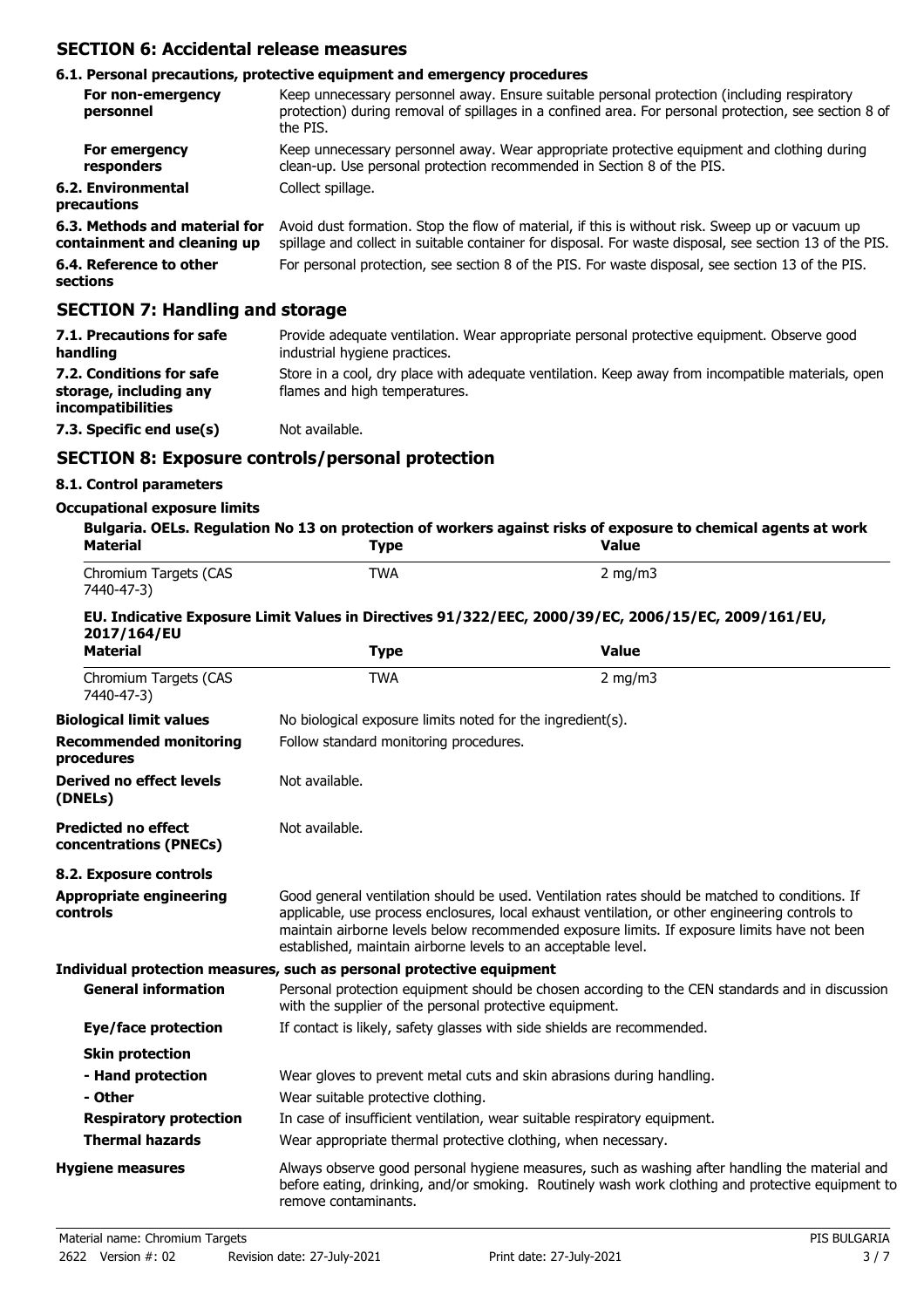Good general ventilation should be used. Ventilation rates should be matched to conditions. If applicable, use process enclosures, local exhaust ventilation, or other engineering controls to maintain airborne levels below recommended exposure limits. If exposure limits have not been established, maintain airborne levels to an acceptable level.

# **SECTION 9: Physical and chemical properties**

### **9.1. Information on basic physical and chemical properties**

| <b>Appearance</b>                                  |                                     |
|----------------------------------------------------|-------------------------------------|
| <b>Physical state</b>                              | Solid.                              |
| <b>Form</b>                                        | Solid.                              |
| <b>Colour</b>                                      | Light grey.                         |
| Odour                                              | None.                               |
| <b>Odour threshold</b>                             | Not applicable.                     |
| рH                                                 | Not applicable.                     |
| <b>Melting point/freezing point</b>                | 1900 °C (3452 °F) / Not applicable. |
| Initial boiling point and<br>boiling range         | Not applicable.                     |
| <b>Flash point</b>                                 | Not applicable.                     |
| <b>Evaporation rate</b>                            | Not applicable.                     |
| <b>Flammability (solid, gas)</b>                   | None known.                         |
| Upper/lower flammability or explosive limits       |                                     |
| <b>Explosive limit - lower (</b><br>%)             | Not applicable.                     |
| <b>Explosive limit - lower (</b><br>%) temperature | Not applicable.                     |
| <b>Explosive limit - upper</b><br>(%)              | Not applicable.                     |
| <b>Explosive limit - upper (</b><br>%) temperature | Not applicable.                     |
| <b>Vapour pressure</b>                             | Not applicable.                     |
| <b>Vapour density</b>                              | Not applicable.                     |
| <b>Relative density</b>                            | Not applicable.                     |
| Solubility(ies)                                    |                                     |
| Solubility (water)                                 | Insoluble                           |
| <b>Partition coefficient</b><br>(n-octanol/water)  | Not applicable.<br>Not applicable.  |
| <b>Auto-ignition temperature</b>                   | Not applicable.                     |
| <b>Decomposition temperature</b>                   | Not applicable.                     |
| <b>Viscosity</b>                                   |                                     |
|                                                    | Not applicable.                     |
| <b>Explosive properties</b>                        | Not explosive.                      |
| <b>Oxidising properties</b>                        | Not oxidising.                      |
| 9.2. Other information                             |                                     |
| <b>Density</b>                                     | 7,14 g/cm3 estimated                |
| <b>Molecular formula</b>                           | Cr                                  |
| <b>Molecular weight</b>                            | 52 g/mol                            |

### **SECTION 10: Stability and reactivity**

| 10.1. Reactivity                            | The product is stable and non-reactive under normal conditions of use, storage and transport. |
|---------------------------------------------|-----------------------------------------------------------------------------------------------|
| 10.2. Chemical stability                    | Material is stable under normal conditions.                                                   |
| 10.3. Possibility of hazardous<br>reactions | No dangerous reaction known under conditions of normal use.                                   |
| 10.4. Conditions to avoid                   | Contact with incompatible materials.                                                          |
| 10.5. Incompatible materials                | Strong oxidising agents. Strong acids.                                                        |
| 10.6. Hazardous<br>decomposition products   | No hazardous decomposition products are known.                                                |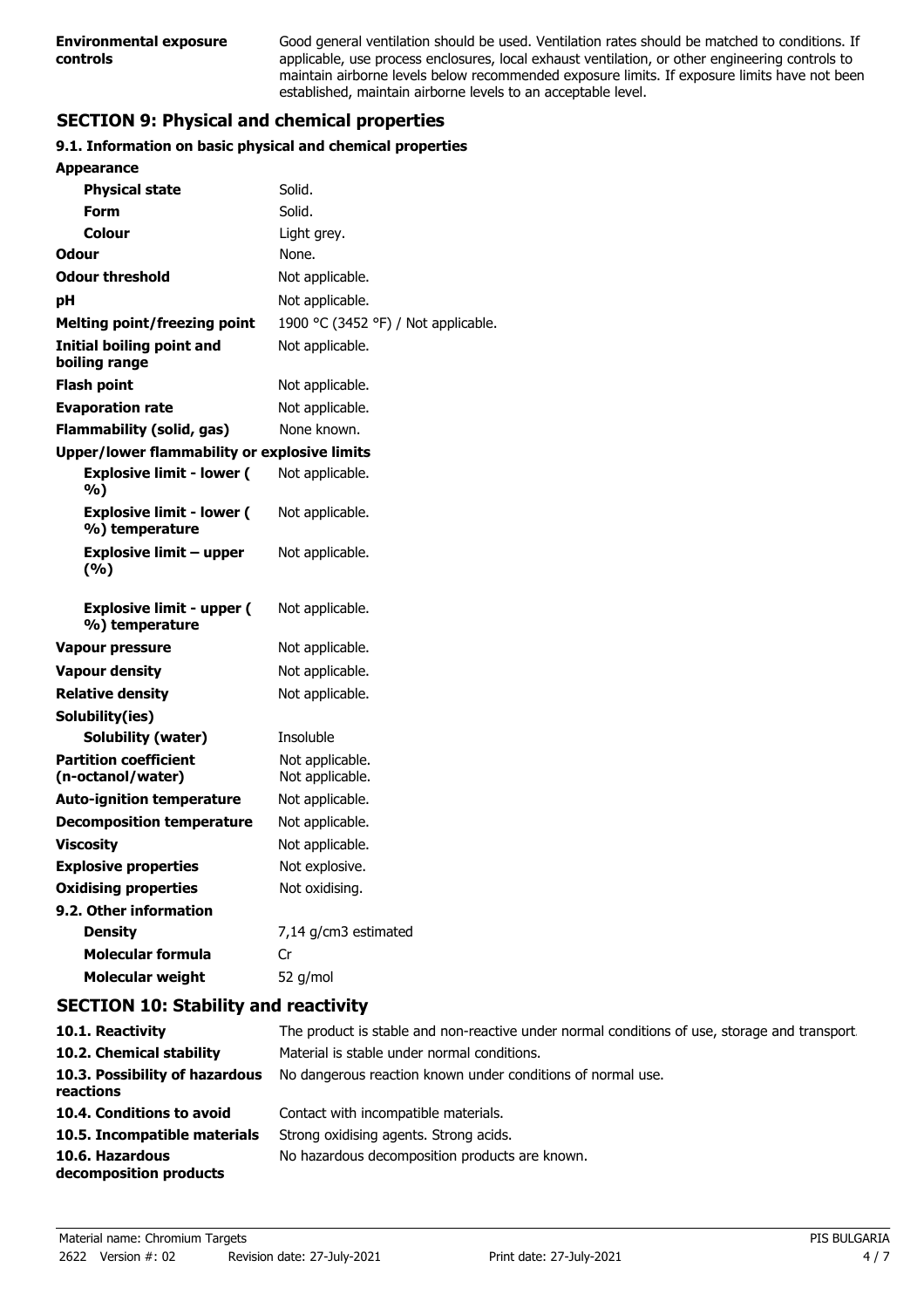## **SECTION 11: Toxicological information**

**General information C**CCUP Occupational exposure to the substance or mixture may cause adverse effects.

| <b>Information on likely routes of exposure</b>       |                                                               |  |  |
|-------------------------------------------------------|---------------------------------------------------------------|--|--|
| <b>Inhalation</b>                                     | No adverse effects due to inhalation are expected.            |  |  |
| <b>Skin contact</b>                                   | No adverse effects due to skin contact are expected.          |  |  |
| Eye contact                                           | Not likely, due to the form of the product.                   |  |  |
| <b>Ingestion</b>                                      | Expected to be a low ingestion hazard.                        |  |  |
| <b>Symptoms</b>                                       | May cause respiratory irritation.                             |  |  |
| 11.1. Information on toxicological effects            |                                                               |  |  |
| <b>Acute toxicity</b>                                 | None known.                                                   |  |  |
| <b>Skin corrosion/irritation</b>                      | Not likely, due to the form of the product.                   |  |  |
| Serious eye damage/eye<br>irritation                  | None known.                                                   |  |  |
| <b>Respiratory sensitisation</b>                      | Not a respiratory sensitizer.                                 |  |  |
| <b>Skin sensitisation</b>                             | Not a skin sensitiser.                                        |  |  |
| <b>Germ cell mutagenicity</b>                         | Not classified.                                               |  |  |
| Carcinogenicity                                       | Not classified.                                               |  |  |
|                                                       | <b>IARC Monographs. Overall Evaluation of Carcinogenicity</b> |  |  |
| Chromium Targets (CAS 7440-47-3)                      | 3 Not classifiable as to carcinogenicity to humans.           |  |  |
| <b>Reproductive toxicity</b>                          | Not classified.                                               |  |  |
| Specific target organ toxicity<br>- single exposure   | Not classified.                                               |  |  |
| Specific target organ toxicity<br>- repeated exposure | Not classified.                                               |  |  |
|                                                       |                                                               |  |  |

| Aspiration hazard                       | Not an aspiration hazard. |
|-----------------------------------------|---------------------------|
| Mixture versus substance<br>information | No information available. |
| <b>Other information</b>                | Not available.            |

# **SECTION 12: Ecological information**

12.1. Toxicity The product is not classified as environmentally hazardous. However, this does not exclude the possibility that large or frequent spills can have a harmful or damaging effect on the environment.

| <b>Product</b>                                            |                                                                                                                                                                                            | <b>Species</b>                   | <b>Test Results</b>         |  |
|-----------------------------------------------------------|--------------------------------------------------------------------------------------------------------------------------------------------------------------------------------------------|----------------------------------|-----------------------------|--|
| Chromium Targets (CAS 7440-47-3)                          |                                                                                                                                                                                            |                                  |                             |  |
| Aquatic                                                   |                                                                                                                                                                                            |                                  |                             |  |
| Acute                                                     |                                                                                                                                                                                            |                                  |                             |  |
| Crustacea                                                 | EC50                                                                                                                                                                                       | Water flea (Daphnia magna)       | $0.01 - 0.7$ mg/l, 48 hours |  |
| Fish                                                      | LC50                                                                                                                                                                                       | American eel (Anguilla rostrata) | 13,9 mg/l, 96 hours         |  |
| 12.2. Persistence and<br>degradability                    | No data is available on the degradability of this substance.                                                                                                                               |                                  |                             |  |
| 12.3. Bioaccumulative<br>potential                        | No data available.                                                                                                                                                                         |                                  |                             |  |
| <b>Partition coefficient</b><br>n-octanol/water (log Kow) | Not applicable.                                                                                                                                                                            |                                  |                             |  |
| <b>Bioconcentration factor (BCF)</b>                      | Not available.                                                                                                                                                                             |                                  |                             |  |
| 12.4. Mobility in soil                                    |                                                                                                                                                                                            | No data available.               |                             |  |
| 12.5. Results of PBT and<br><b>vPvB</b> assessment        | Not a PBT or vPvB substance or mixture.                                                                                                                                                    |                                  |                             |  |
| 12.6. Other adverse effects                               | No other adverse environmental effects (e.g. ozone depletion, photochemical ozone creation<br>potential, endocrine disruption, global warming potential) are expected from this component. |                                  |                             |  |

### **SECTION 13: Disposal considerations**

#### **13.1. Waste treatment methods**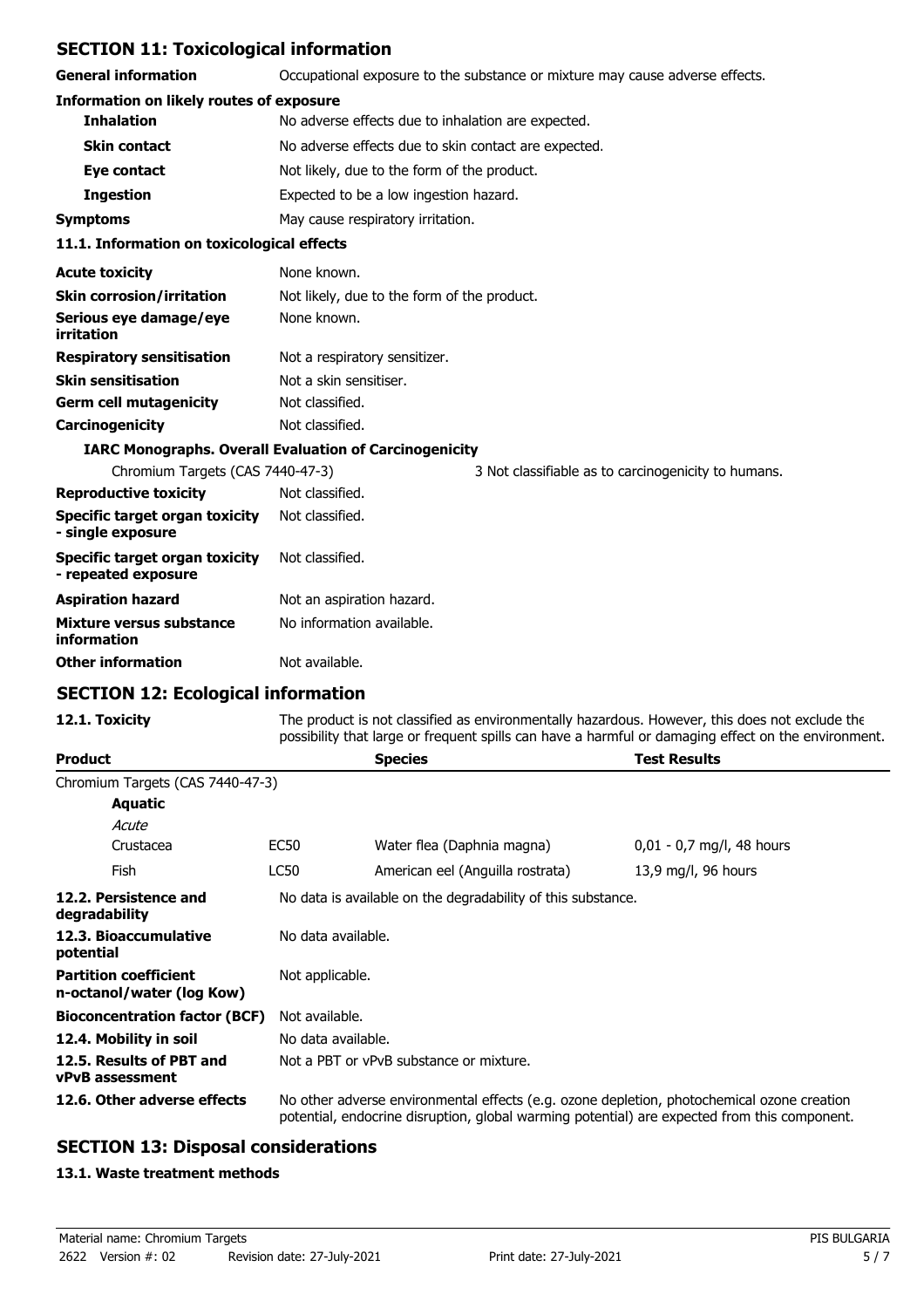| <b>Residual waste</b>                  | Dispose of in accordance with local regulations. Empty containers or liners may retain some product<br>residues. This material and its container must be disposed of in a safe manner (see: Disposal<br>instructions). |
|----------------------------------------|------------------------------------------------------------------------------------------------------------------------------------------------------------------------------------------------------------------------|
| <b>Contaminated packaging</b>          | Since emptied containers may retain product residue, follow label warnings even after container is<br>emptied. Empty containers should be taken to an approved waste handling site for recycling or<br>disposal.       |
| <b>EU waste code</b>                   | The Waste code should be assigned in discussion between the user, the producer and the waste<br>disposal company.                                                                                                      |
| <b>Disposal</b><br>methods/information | Collect and reclaim or dispose in sealed containers at licensed waste disposal site. Dispose of<br>contents/container in accordance with local/regional/national/international regulations.                            |
| <b>Special precautions</b>             | Dispose in accordance with all applicable regulations.                                                                                                                                                                 |

## **SECTION 14: Transport information**

#### **ADR**

14.1. - 14.6.: Not regulated as dangerous goods.

#### **RID**

14.1. - 14.6.: Not regulated as dangerous goods.

### **ADN**

14.1. - 14.6.: Not regulated as dangerous goods.

#### **IATA**

14.1. - 14.6.: Not regulated as dangerous goods.

#### **IMDG**

14.1. - 14.6.: Not regulated as dangerous goods.

### **SECTION 15: Regulatory information**

**15.1. Safety, health and environmental regulations/legislation specific for the substance or mixture**

#### **EU regulations**

**Regulation (EC) No. 1005/2009 on substances that deplete the ozone layer, Annex I and II, as amended** Not listed.

# **Regulation (EU) 2019/1021 On persistent organic pollutants (recast), as amended**

Not listed.

**Regulation (EU) No. 649/2012 concerning the export and import of dangerous chemicals, Annex I, Part 1 as amended**

Not listed.

**Regulation (EU) No. 649/2012 concerning the export and import of dangerous chemicals, Annex I, Part 2 as amended**

Not listed.

**Regulation (EU) No. 649/2012 concerning the export and import of dangerous chemicals, Annex I, Part 3 as amended**

Not listed.

**Regulation (EU) No. 649/2012 concerning the export and import of dangerous chemicals, Annex V as amended** Not listed.

**Regulation (EC) No. 166/2006 Annex II Pollutant Release and Transfer Registry, as amended** Chromium Targets (CAS 7440-47-3)

**Regulation (EC) No. 1907/2006, REACH Article 59(10) Candidate List as currently published by ECHA** Not listed.

#### **Authorisations**

**Regulation (EC) No. 1907/2006, REACH Annex XIV Substances subject to authorization, as amended** Not listed.

#### **Restrictions on use**

**Regulation (EC) No. 1907/2006, REACH Annex XVII Substances subject to restriction on marketing and use as amended**

Not listed.

**Directive 2004/37/EC: on the protection of workers from the risks related to exposure to carcinogens and mutagens at work, as amended.**

Not listed.

#### **Other EU regulations**

**Directive 2012/18/EU on major accident hazards involving dangerous substances, as amended** Not listed.